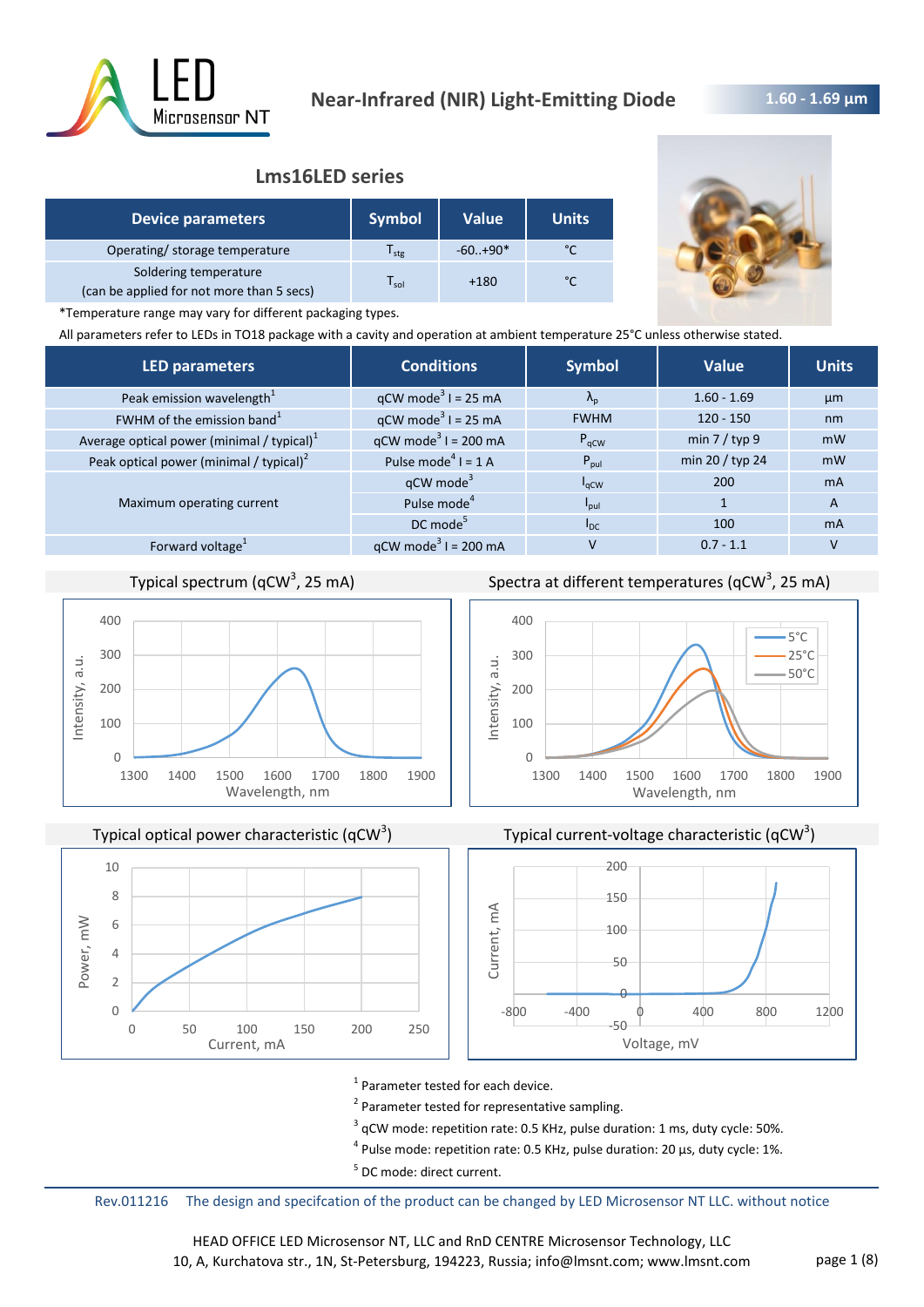![](_page_1_Picture_0.jpeg)

# **Near-Infrared (NIR) Light-Emitting Diode**

**1.60 - 1.69 μm** 

| <b>Packages</b>                                                                                            | <b>Model</b>   |
|------------------------------------------------------------------------------------------------------------|----------------|
| TO-18 with a cap with a glass window                                                                       | Lms16LED       |
| TO-18 with a parabolic reflector without a glass window                                                    | $Lms16LED-R$   |
| TO-18 with a parabolic reflector with a glass window                                                       | Lms16LED-RW    |
| TO-5 with a built-in thermocooler and thermoresistor, covered by a cap with a glass window                 | Lms16LED-TEM   |
| TO-5 with a built-in thermocooler and thermoresistor, covered by a parabolic reflector with a glass window | Lms16LED-TEM-R |

Radiant characteristics (far-field pattern)

![](_page_1_Figure_6.jpeg)

![](_page_1_Figure_7.jpeg)

### Related products:

- **Photodiodes Lms24PD, Lms25PD series**  detectors of mid-infrared radiation;
- **LED drivers (D-41i, D-51i, minidrivers mD-1c, mD-1p)**  provide LED power supply in pulse modes.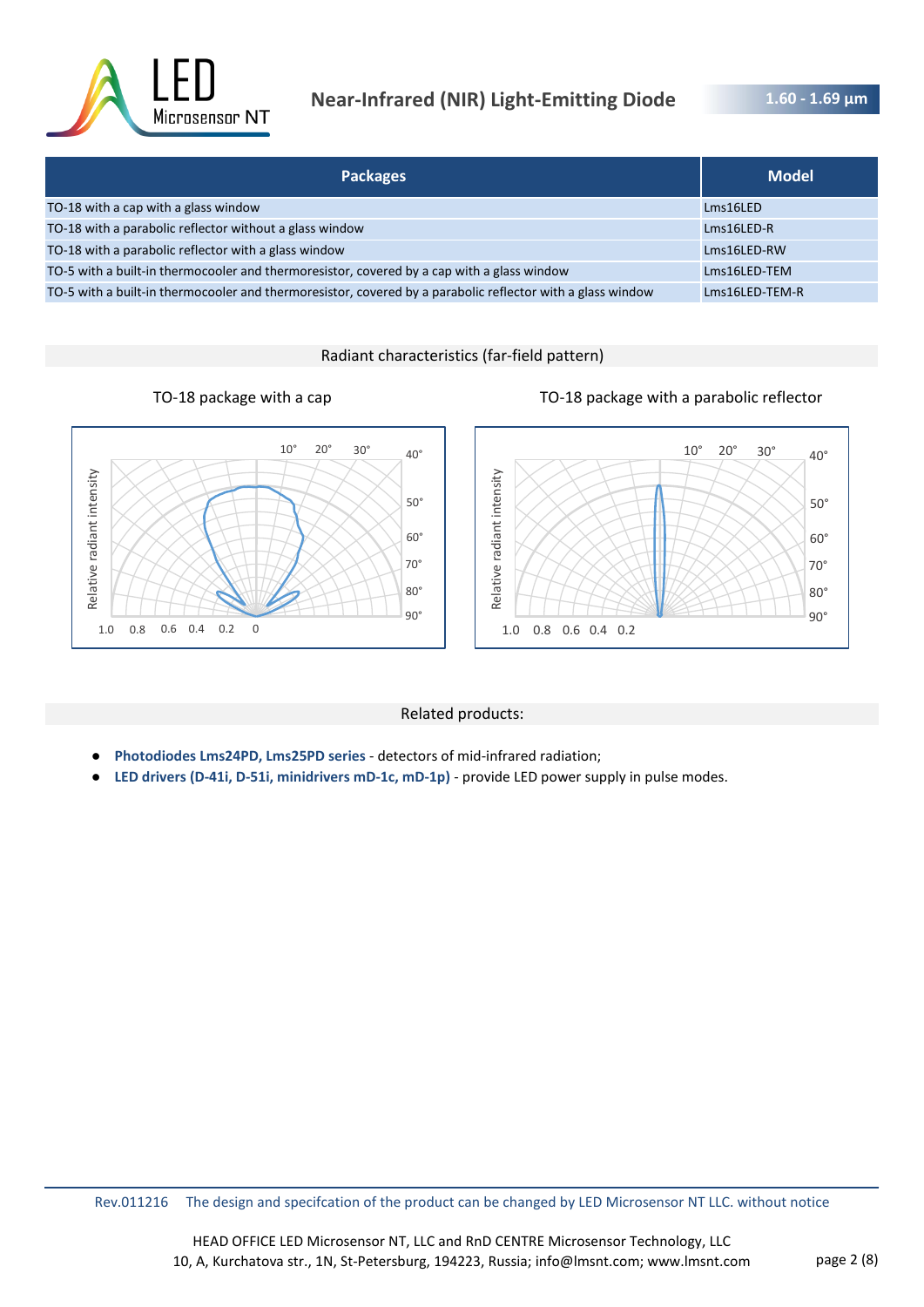![](_page_2_Picture_0.jpeg)

To drive the LED we recommend the following basic circuit connections:

![](_page_2_Figure_4.jpeg)

**LED basic circuit connection LED with thermoelectric module basic circuit connection**

![](_page_2_Figure_6.jpeg)

We recommend using **Quasi Continuous Wave (qCW) mode** with a duty cycle 50% or 25% to obtain maximum average optical power and short **Pulse modes** to obtain maximum peak power.

![](_page_2_Figure_8.jpeg)

### **IMPORTANT CAUTIONS:**

- please check your connection circuit before turning on the LED;
- please mind the LED polarity: anode is marked with a RED dot; REVERSE voltage applying is FORBIDDEN;
- please do not connect the LED to the multimeter;
- please control the CURRENT applied to the LED in order NOT to EXCEED the maximum allowable values.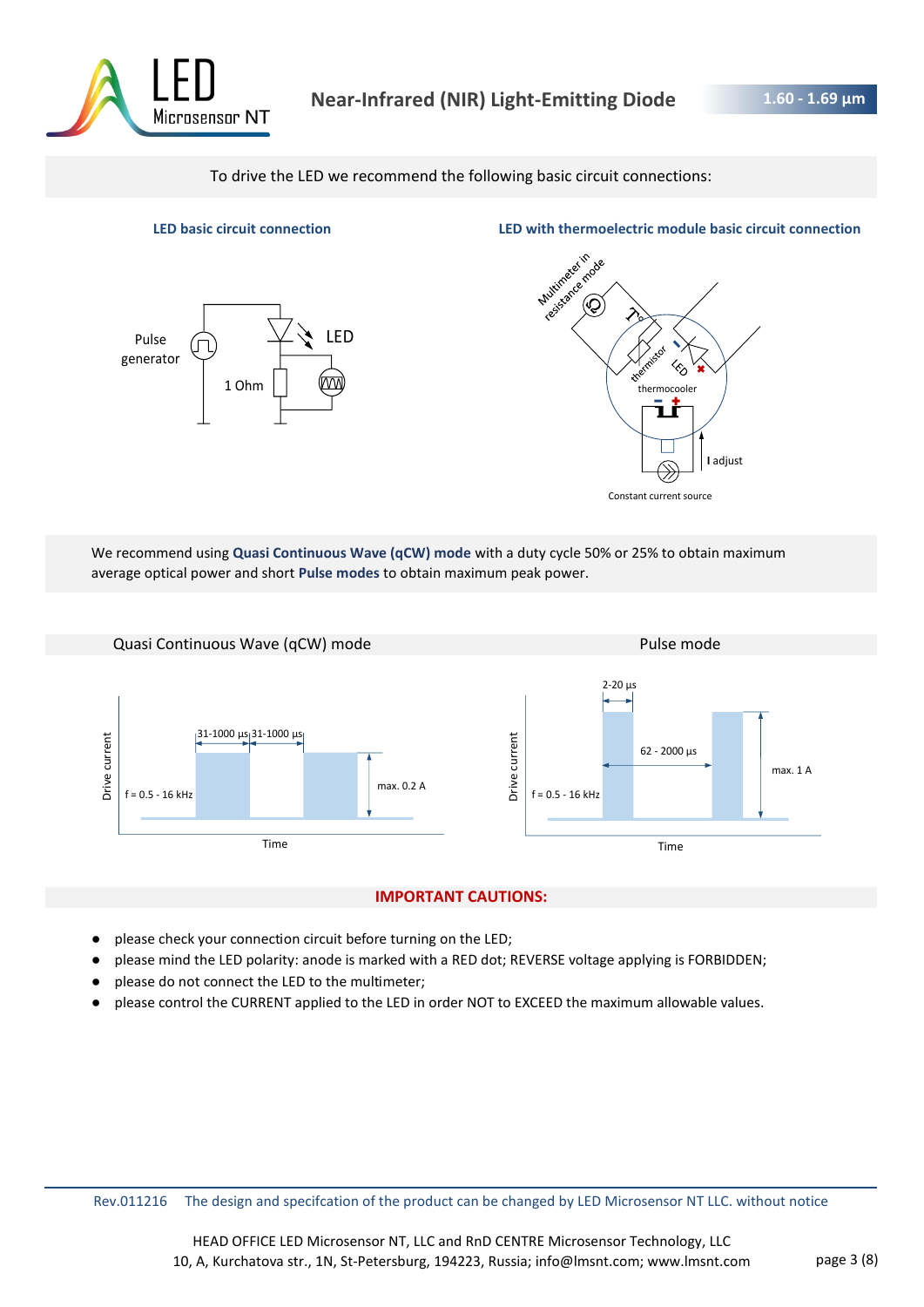![](_page_3_Picture_0.jpeg)

#### **Lms16LED**

![](_page_3_Figure_5.jpeg)

1 - LED anode 2- LED cathode

![](_page_3_Figure_7.jpeg)

Rev.011216 The design and specifcation of the product can be changed by LED Microsensor NT LLC. without notice

HEAD OFFICE LED Microsensor NT, LLC and RnD CENTRE Microsensor Technology, LLC 10, A, Kurchatova str., 1N, St-Petersburg, 194223, Russia; info@lmsnt.com; www.lmsnt.com page 4 (8)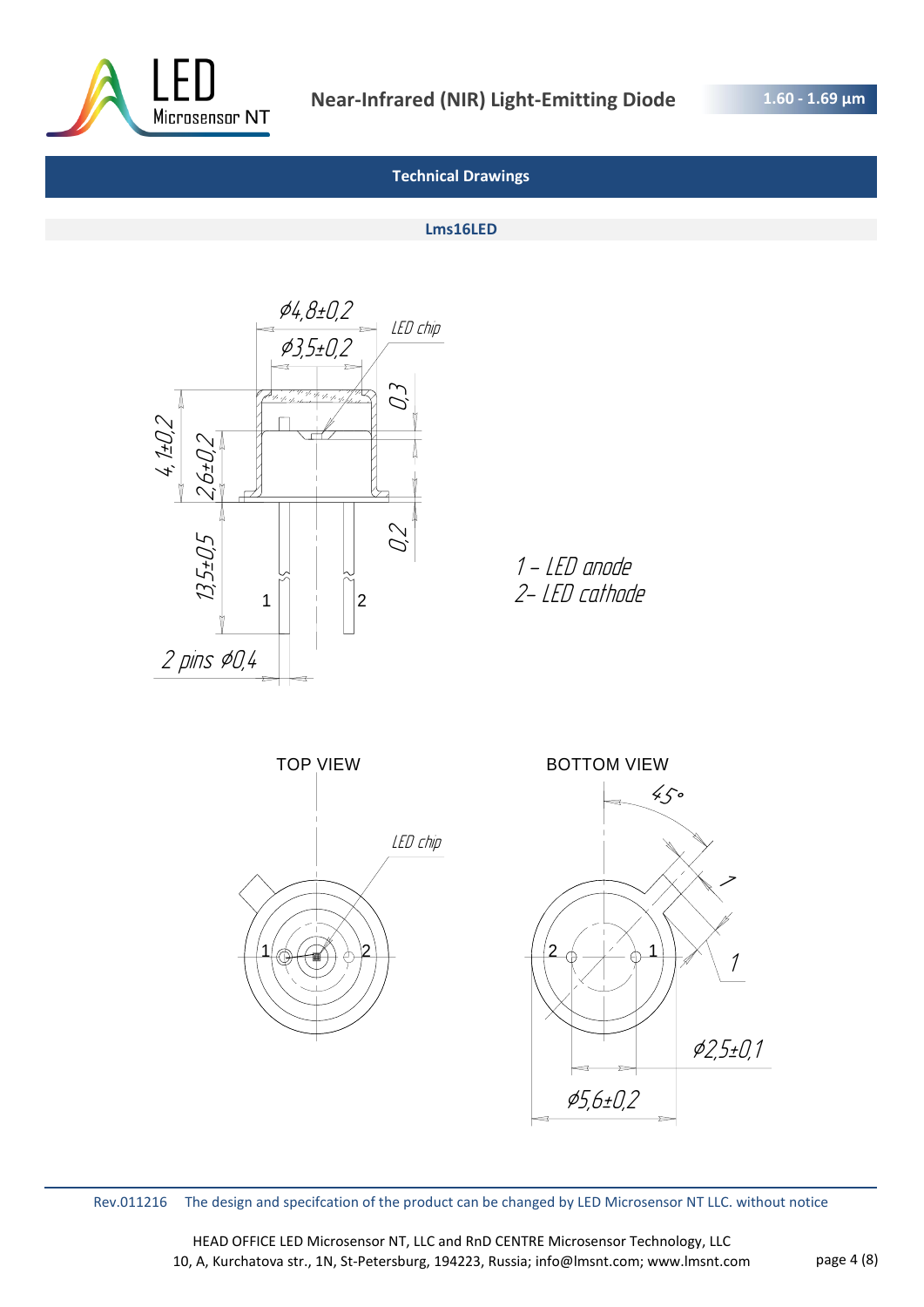![](_page_4_Picture_0.jpeg)

#### **Lms16LED-R**

![](_page_4_Figure_5.jpeg)

Rev.011216 The design and specifcation of the product can be changed by LED Microsensor NT LLC. without notice

HEAD OFFICE LED Microsensor NT, LLC and RnD CENTRE Microsensor Technology, LLC 10, A, Kurchatova str., 1N, St-Petersburg, 194223, Russia; info@lmsnt.com; www.lmsnt.com page 5 (8)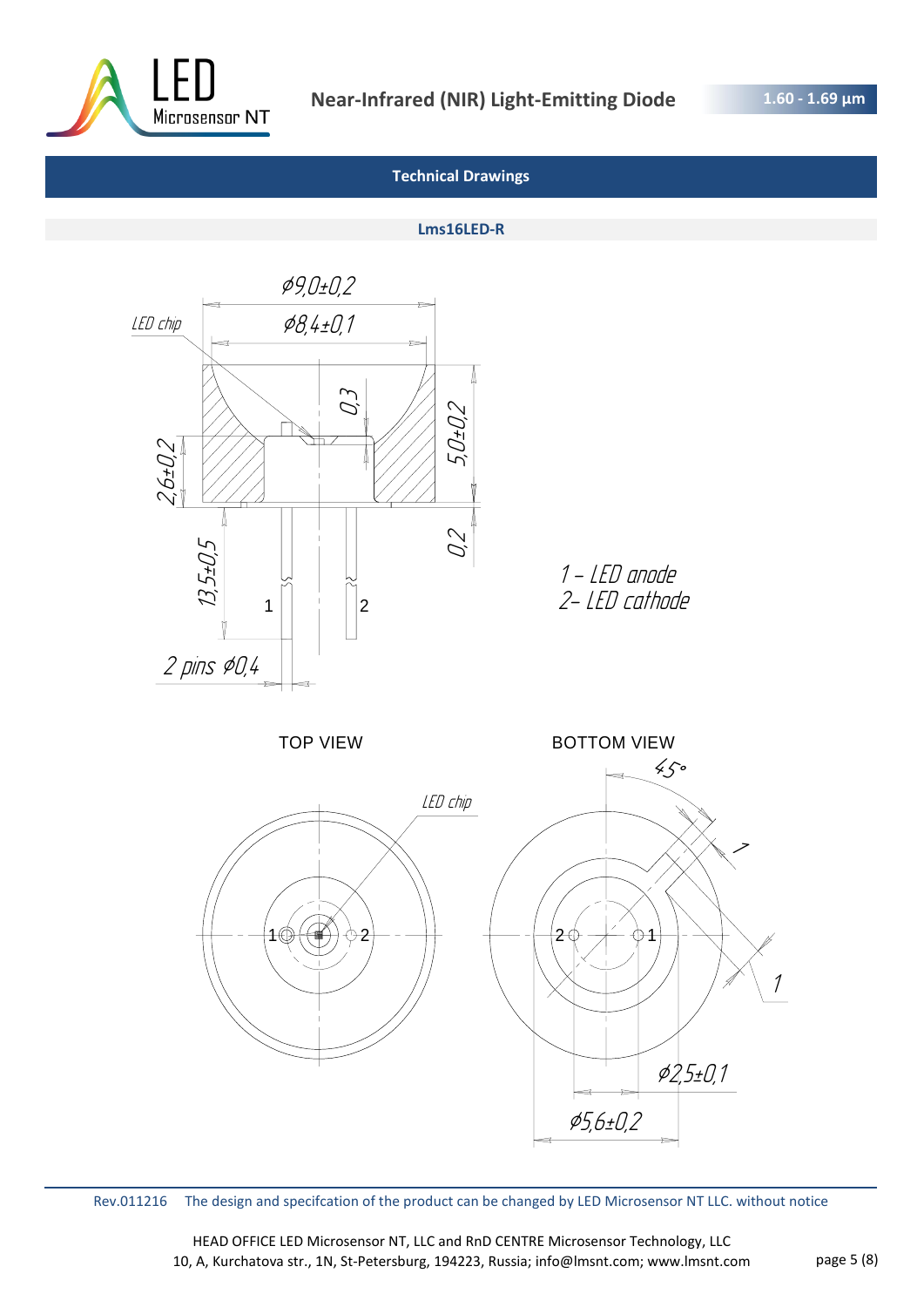![](_page_5_Picture_0.jpeg)

#### **Lms16LED-RW**

![](_page_5_Figure_5.jpeg)

Rev.011216 The design and specifcation of the product can be changed by LED Microsensor NT LLC. without notice

HEAD OFFICE LED Microsensor NT, LLC and RnD CENTRE Microsensor Technology, LLC 10, A, Kurchatova str., 1N, St-Petersburg, 194223, Russia; info@lmsnt.com; www.lmsnt.com page 6 (8)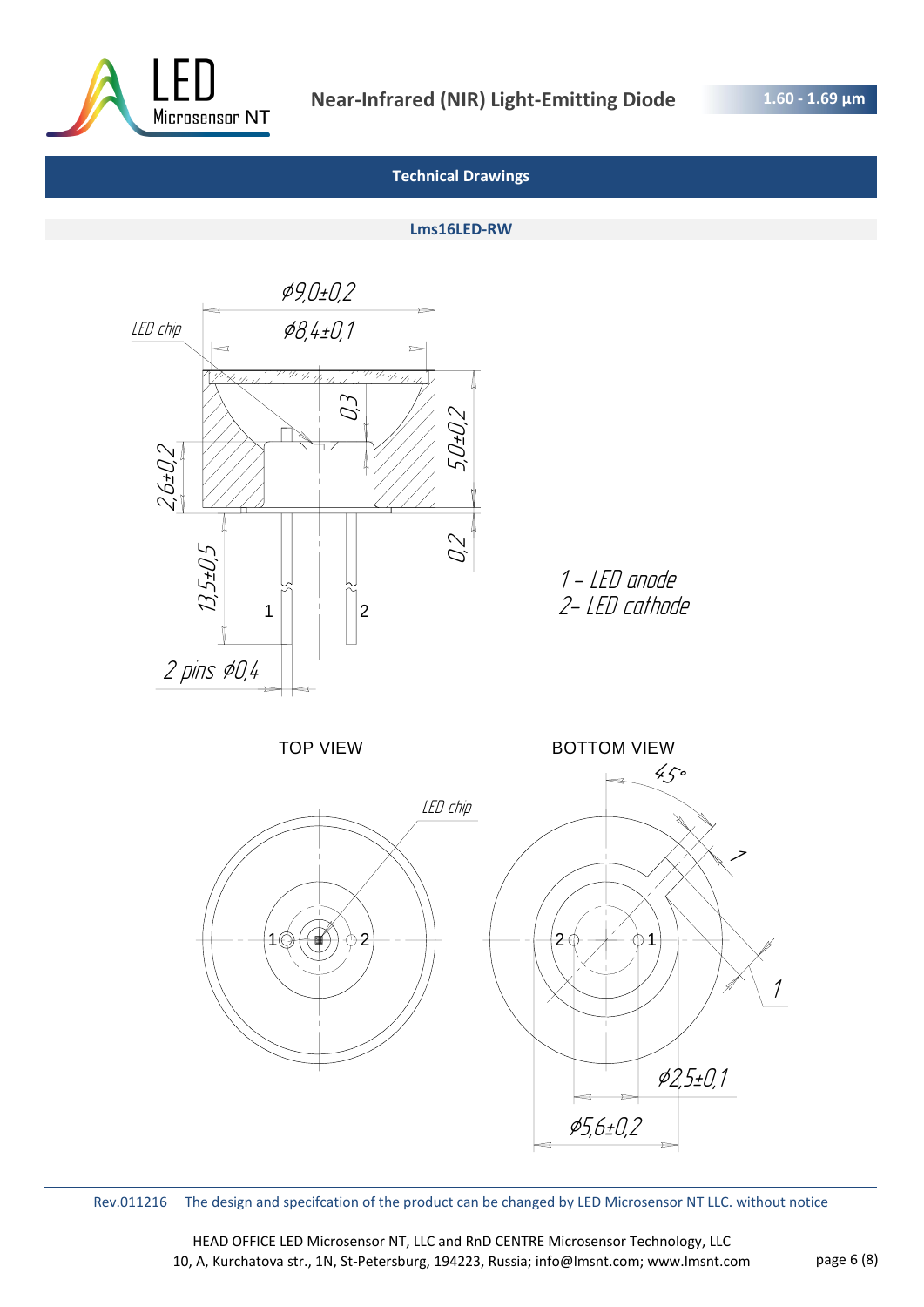![](_page_6_Picture_0.jpeg)

#### **Lms16LED-TEM**

![](_page_6_Figure_5.jpeg)

TOP VIEW

![](_page_6_Figure_7.jpeg)

BOTTOM VIEW

![](_page_6_Figure_9.jpeg)

Rev.011216 The design and specifcation of the product can be changed by LED Microsensor NT LLC. without notice

HEAD OFFICE LED Microsensor NT, LLC and RnD CENTRE Microsensor Technology, LLC 10, A, Kurchatova str., 1N, St-Petersburg, 194223, Russia; info@lmsnt.com; www.lmsnt.com page 7 (8)